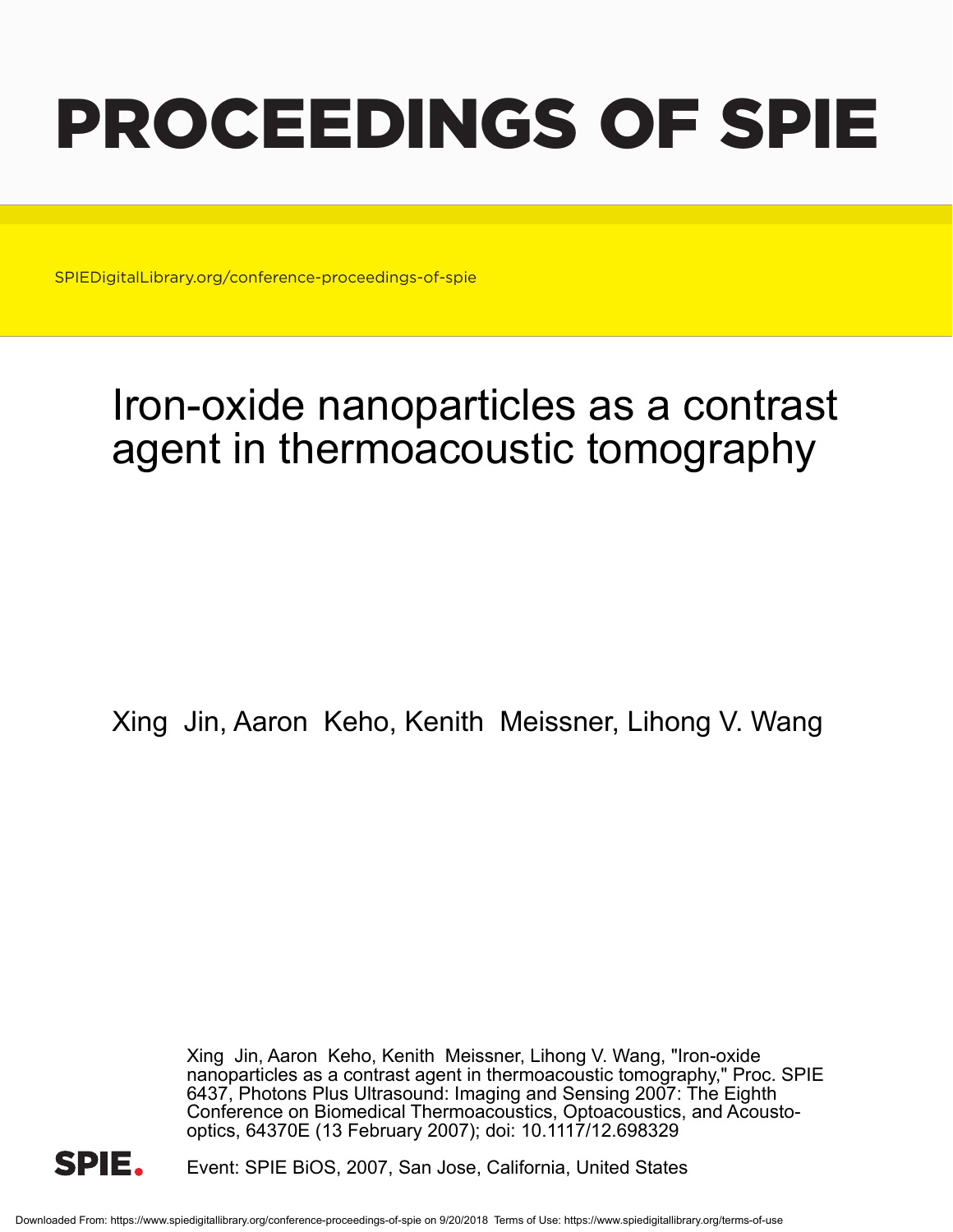### **Iron oxide nanoparticles as a contrast agent in thermoacoustic tomography**

Xing Jin<sup>a</sup>, Aaron Keho<sup>a</sup>, Kenith Meissner<sup>\*a</sup> and, Lihong V. Wang<sup>b</sup> <sup>a</sup>Dept. of Biomedical Engr., Texas A&M Univ., 3120 TAMU, College Station, TX 77843-3120 <sup>b</sup>Dept. of Biomedical Engr., One Brooking Dr., Washington Univ. in St. Louis, Campus box 1097, St. Louis, MO 63130-4899

#### **ABSTRACT**

We investigate the feasibility of using iron oxide nanoparticles as a contrast agent for radiofrequency (RF) induced thermoacoustic tomography. Aqueous colloids of iron oxide  $(Fe_3O_4)$  nanoparticles have been synthesized and characterized. The synthesis method yielded citrate-stabilized, spherical particles with a diameter of approximately 10 nm. The complex permittivity of the colloids was measured with a coaxial probe and vector network analyzer, and the microwave absorption properties were calculated by using a relationship between the complex permittivity and absorption coefficients. Using our pulsed thermoacoustic imaging system at 3 GHz, the time-resolved thermoacoustic responses of those colloids were measured and compared to that of deionized water. Finally, two-dimensional thermoacoustic images were acquired from iron oxide colloids in a tissue phantom. The iron oxide colloids produced an enhancement in RF absorption of up to three times that of deionized water at 3 GHz. The enhancement increased rapidly with decreasing frequency of the RF excitation source. A corresponding increase in time-resolved thermoacoustic signal of more than two times was demonstrated. Our results indicate that iron oxide nanoparticles have the potential to produce enhanced thermoacoustic signals and to provide molecular imaging with functionalized contrast agents for thermoacoustic tomography.

**Keywords:** Thermoacoustic tomography (TAT), contrast agent, iron oxide nanoparticle.

#### **1. INTRODUCTION**

Microwave-induced thermoacoustic tomography (TAT) is a hybrid imaging technique that combines the contrast provided by microwave energy with the spatial resolution of thermoacoustic waves [1][2]. This technique typically uses the endogenous contrast provided primarily by water content and ionic concentration in tissue. While powerful, thermoacoustic tomography would benefit greatly from the development of exogenous contrast agents. Exogenous contrast agents would decouple contrast from penetration depth and open applications in which the endogenous contrast is insufficient, especially in molecular imaging. Iron oxide nanoparticles are chosen because they have resonance in the microwave region. Currently they have been used as exogenous contrast agents in MRI imaging and possess high biocompatibility. In this paper, we investigated the possibility of using citrate-stabilized iron oxide nanoparticles as a contrast agent in TAT. Aqueous colloids of iron oxide  $(Fe<sub>3</sub>O<sub>4</sub>)$  nanoparticles were prepared in our lab with a diameter of approximately 10 nm and surface stabilized by citrate. We measured the complex permittivity of the colloids with a coaxial dip probe and a vector network analyzer, and then calculated the microwave absorption rate based on a relationship between the dielectric properties and absorption coefficients of a test sample. Next, the time-resolved thermoacoustic responses of the colloids were measured and compared to that of water using our 3 GHz TAT system.

Photons Plus Ultrasound: Imaging and Sensing 2007: The Eighth Conference on Biomedical Thermoacoustics, Optoacoustics, and Acousto-optics, edited by Alexander A. Oraevsky, Lihong V. Wang, Proc. of SPIE Vol. 6437, 64370E, (2007) · 1605-7422/07/\$18 · doi: 10.1117/12.698329

1

<sup>\*</sup> To whom all correspondence should be addressed. Telephone: 979-458-0180; Fax: 979-845-4450; Email: kmeissner@tamu.edu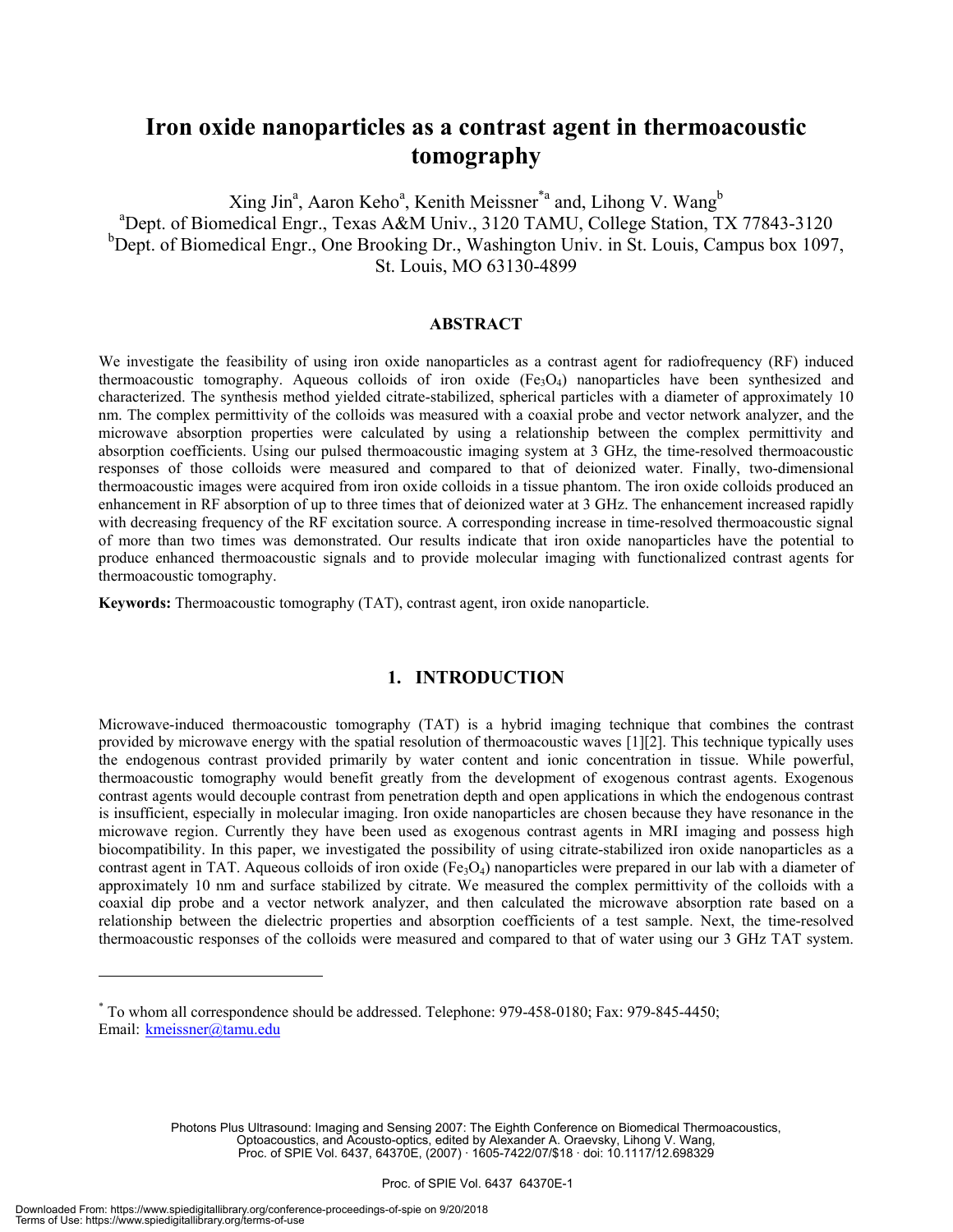Finally, two-dimensional thermoacoustic signals were acquired from iron oxide colloids in a tissue phantom, and then TAT images were reconstructed by using a filtered backprojection method.

#### **2. METHODS**

#### **2.1 Energy deposition in TAT**

The propagation of an electromagnetic field in a medium is defined by the relationship  $E = E_0 e^{j\omega t - \gamma(\omega)z}$ , where *E* is the electric field at a distance Z from the source of field strength  $E_0$ . The propagation constant  $\gamma(\omega)$  can be written as  $\gamma(\omega) = \alpha(\omega) + i\beta(\omega)$ , where  $\alpha(\omega)$  and  $\beta(\omega)$  are the attenuation constant and phase constant at angular frequency  $\omega$ , respectively. The energy deposition by the electromagnetic radiation at a specific point in tissue is determined by its dielectric properties and the electrical field at that specific location. To find the total rate of energy absorbed by an object, we use specific absorption rate (SAR), which is defined as  $SAR = \sigma |E|^2 / \rho$ , where  $\rho$  is the mass density of the object at that point and  $\sigma$  is the conductivity of the tissue [3]. We will show that attenuation constant can be derived from the dielectric properties of a material in the next section. Therefore, if we know the dilectric properties of a tissue, we can estimate the strength of the electric field and the conductivity of the tissue at a specific point, and then we can easily estimate the energy deposition at that location.

To evaluate the effectiveness of a contrast agent for TAT, we need to estimate the electrical field within the tissue. In our experiments the sizes of test samples are small compared with the wavelength of microwave. Thus, we assume uniform electric-field distribution in test samples to simplify the computation. Also as shown in the definition of SAR, the phase constant of the electric field does not have any effects on the value of energy deposition, therefore we only need to find attenuation constant of the tissue. Moreover, because the attenuation of an electromagnetic field in a medium is mainly brought by dielectric loss, we will use  $\alpha(\omega)$  to evaluate the microwave absorption coefficient.

#### **2.2 Computation of absorption coefficient**

Permittivity relates to a material's ability to transmit an electric field. The complex relative permittivity  $\varepsilon^*(\omega)$  is defined as  $\varepsilon^*(\omega) = \varepsilon_r(\omega) - j\varepsilon_i(\omega)$ , where  $\varepsilon_r$  and  $\varepsilon_i$  are the real and imaginary parts of the complex relative permittivity respectively. We will use two different definitions of the complex refraction index to derive the absorption coefficient of a material. The complex refraction index  $n^*(\omega)$  for a given material is defined as the square root of the product of the complex relative permittivity and complex relative permeability,

$$
n^*(\omega) = \sqrt{\varepsilon^*(\omega)\,\mu^*(\omega)}\tag{1}
$$

The complex refraction index can also be derived from the extinction coefficient of tissue and is given by

$$
n^*(\omega) = n(\omega) - jk(\omega) \tag{2}
$$

where  $k(\omega)$  is the extinction coefficient. And we also have  $k(\omega) = \lambda \alpha(\omega)/(2\pi)$ . From the above relationships, through some simple derivations, we can obtain the microwave absorption coefficient of a material as:

$$
\alpha(\omega) = \frac{\omega}{c_0} \sqrt{\frac{\mu_r(\omega)\varepsilon_r(\omega)}{2} \left( \sqrt{1 + \left( \frac{\sigma(\omega)}{\omega \varepsilon_0 \varepsilon_r(\omega)} \right)^2} - 1 \right)}
$$
(3)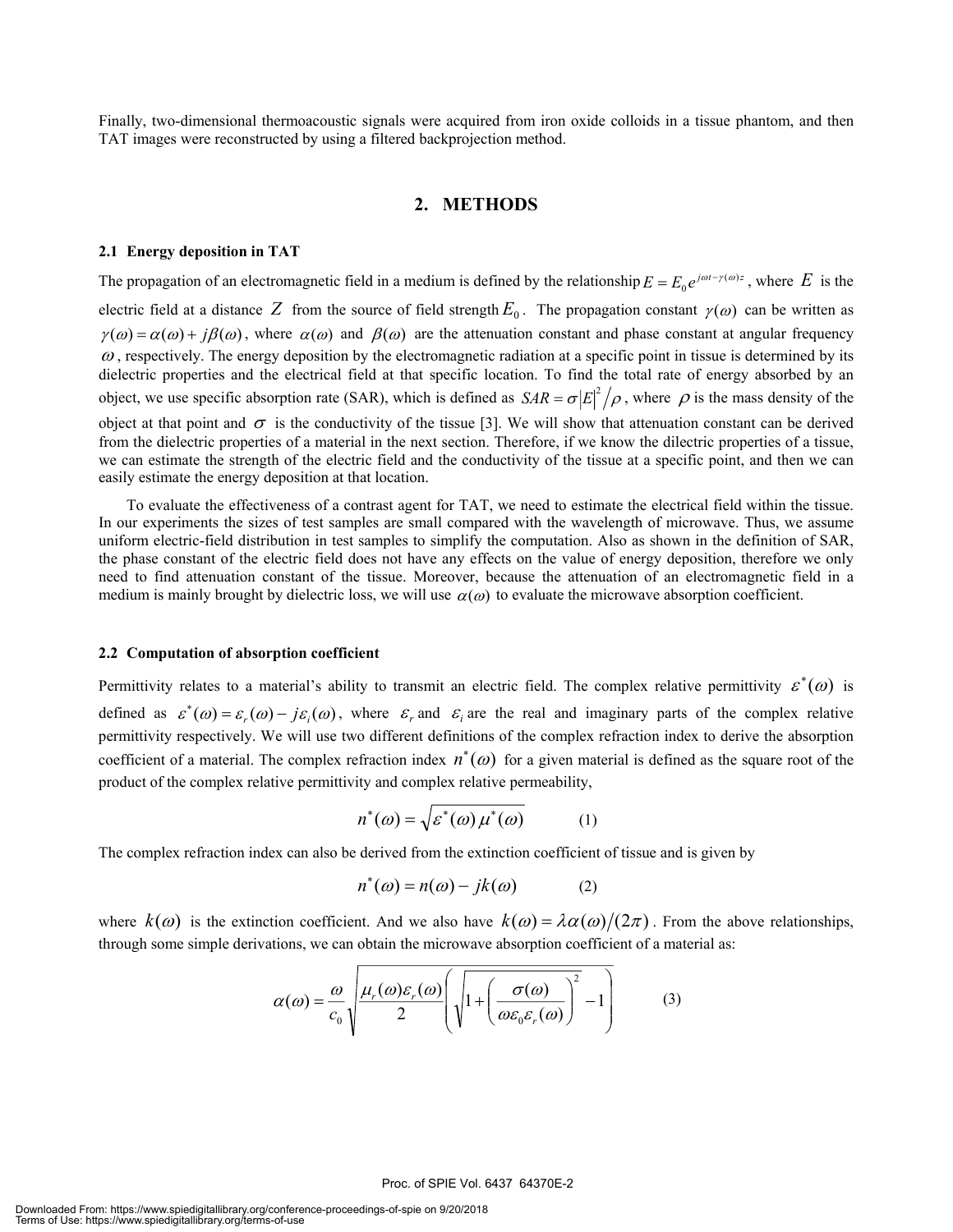where  $\mu_r(\omega)$  is real component of the relative complex permeability at angular frequency  $\omega$ ,  $c_0$  is the speed of electromagnetic waves in vacuum (approximately  $3\times10^8$  m/s), and  $\sigma(\omega)$  is the conductivity which is defined as  $\omega \varepsilon_0 \varepsilon_i(\omega)$  ( $\varepsilon_0 = 8.85 \times 10^{-12}$  F/m). 1/*e* penetration depth  $\mu$  in the tissue is defined as  $1/\alpha(\omega)$ . In our thermoacoustic tomography system, the electric field is much stronger than the magnetic field. We will use Eq. (3) to calculate microwave absorption coefficients in the following experiments. When the magnetic properties can not be ignored, we, however, need to measure both the permittivity and permeability of the material to get a reasonable estimate of the absorption coefficient. Kim et. al. [4] provides a simple experimental method to determine the microwave energy deposition for this case.

#### **2.3 Measurement of absorption coefficients**

Among the different ways to measure relative permittivity, a coaxial probe is ideal for liquids and semi-solid materials [5][6], and has thus been chosen for our application. The open-ended coaxial probe can be regarded as a cut-off section of a transmission line. The dielectric properties of a material are measured by immersing the probe in a liquid or touching it to the flat face of a semi-solid test sample. The electric fields at the probe tip propagate into the test sample and vary as they come into contact with different test samples. The reflected signals from the test sample are then measured and related to the complex relative permittivity.

The main measurement system includes a coaxial probe kit, a network analyzer and a RF source. The microwave absorption coefficients are calculated using Eq. (3). The network analyzer measures the complex relative permittivity. The schematic graph of the experimental setup is shown in Fig. 1. We use an Agilent 8510C vector network analyzer to make broadband measurements from 200 MHz to 20 GHz. We use the Agilent 85070E dielectric probe kit which includes a coaxial probe and the corresponding software. An external computer controls the network analyzer through GPIB. Before each measurement, a calibration at the tip of the probe must be performed. The principle of the calibration is to use the difference between the predicted and actual values of three well-known standards (air, a short circuit and deionized water) to remove the repeatable systematic errors from the measurement. Before making a measurement, we performed a system calibration. During the experiments, it is important to make sure that the cable is stabilized and not flexed between the calibration and measurement. The air bubbles on the tip of the probe need to be carefully removed to ensure the accuracy of a measurement. And the test sample must also be thick enough to appear infinite to the probe.



Fig. 1 Schematic graph of the experimental setup for measuring dielectric properties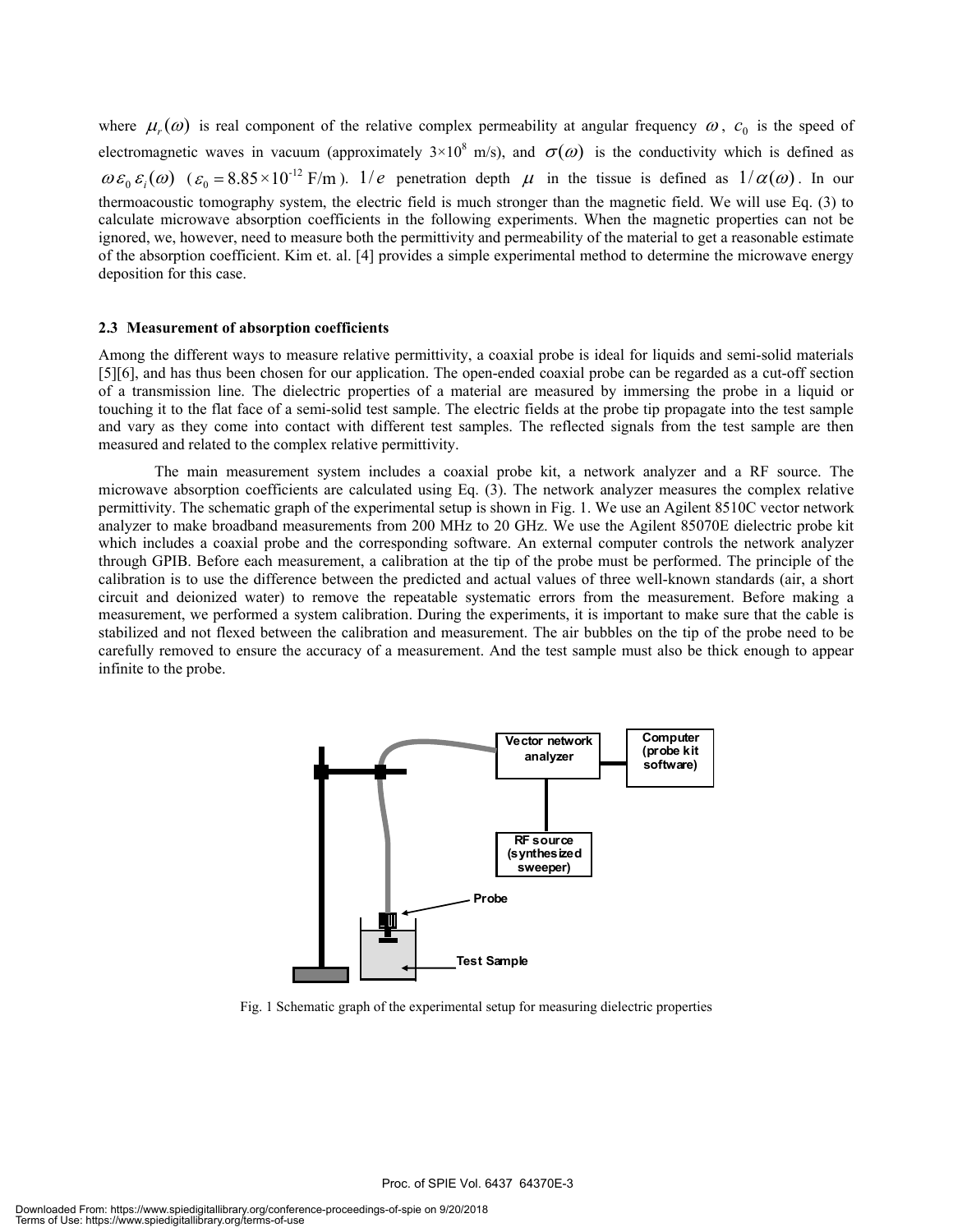#### **2.4 TAT experiment**

A schematic experimental setup for TAT has been shown in Fig. 2. The central frequency of the microwave source is 3 GHz. The pulse width of the microwave source is 0.5 µs. The peak power of the microwave pulse is estimated to be 2 kW, and the estimated total energy of the microwave pulse is about 1 mJ. The microwave radiation level of this TAT system is estimated to be below the safety requirement [3]. The tissue absorbs the pulsed microwave energy, and generates thermoacoustic waves below 2 MHz. We therefore use an unfocused transducer (V323, Panametrics Inc.) with a central frequency of 1 MHz as the receiver. The transducer is mounted on a mechanical arm. The position of the transducer is fixed when measuring the time-resolved thermoacoustic signal. To obtain two dimensional TAT image, the ultrasonic transducer, controlled by a stepping motor, scans the tissue sample circularly to acquire two dimensional projection data.



Fig. 2 Schematic graph of the TAT setup

#### **3. RESULTS**

#### **3.1 Absorption coefficients**

An aqueous suspension of  $Fe<sub>3</sub>O<sub>4</sub>$  nanoparticles was prepared with diameters ranging 8-10nm with the surfaces functionalized by citrate. After the colloid was stabilized, we separated the supernatant as the test sample, and then diluted the supernatant at 2, 5 and 10 times with deionized water. Because water content in the tissue is the main contributor to microwave absorption, we used deionized water as the control sample in our experiments. The dielectric properties of test samples were then measured by using the method discussed in section 2.3. The results are shown in the Fig. 3. Figure 3(a) shows the real component of complex relative permittivity, and Fig. 3(b) shows the imaginary component of complex relative permittivity. The supernatant is weaker in  $\mathcal{E}_r$  and stronger in  $\mathcal{E}_i$  as compared to that of deionized water. We know that the imaginary component of the complex relative permittivity  $\varepsilon$  is related to the conductivity of a material. Because fig. 3(b) shows big differences in  $\varepsilon$  of different test samples, we expect significant changes in their microwave absorption coefficients. In Fig. 3(c), we find that the microwave absorption rate of the supernatant is approximately three times stronger than that of deionized water at 3 GHz. If we dilute the supernatant, then the microwave absorption rate of the diluted colloid drops accordingly.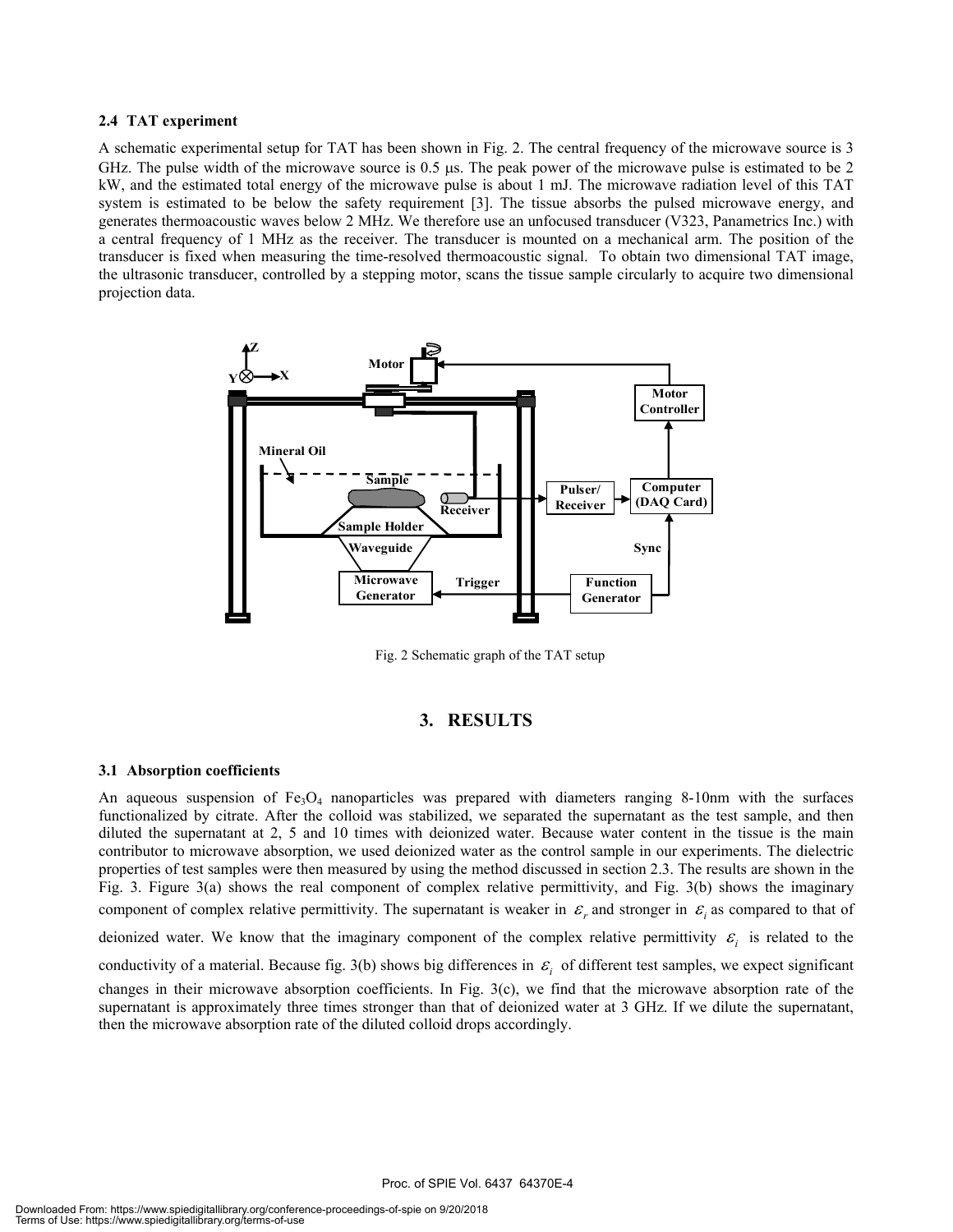

Fig. 3 Dielectric properties and absorption coefficients (a) real component of complex relative permittivity of test samples, (b) imaginary component of complex relative permittivity of test samples, (c) calculated microwave absorption coefficients.

#### **3.2 Comparison of time-resolved thermoacoustic signals**

To compare the time-resolved thermoacoustic signals of the iron oxide colloids, we filled a piece of plastic tubing with colloids containing different concentrations of iron oxide nanoparticles. The inner diameter of the tubing was 1/16″. The tube was fixed at two ends above the microwave waveguide. The position of the tube was kept unchanged during all the tests. We began with the colloid at the lowest concentration of iron oxide nanoparticles and then gradually increased the concentration of iron oxide nanoparticles. In each experiment, we carefully cleaned the tubing before filling a new test sample, thus the influence of the remaining colloids from previous measurement on the current measurement was minimized. Using our pulsed thermoacoustic imaging system at 3 GHz, the time-resolved thermoacoustic responses of the colloids with different concentrations of iron oxide nanoparticles were measured and compared to that of deionized water in Fig. 4(a). Peak values in the thermoacoustic responses of iron oxide colloids were then normalized to that of deionized water and plotted in Fig. 4(b). The strength of thermoacoustic signal generated by iron oxide colloids was more than two times that of deionized water at the highest concentration. The higher the concentration of iron oxide nanoparticles in the colloids was, the stronger the strength of time-resolved thermoacoustic signals was.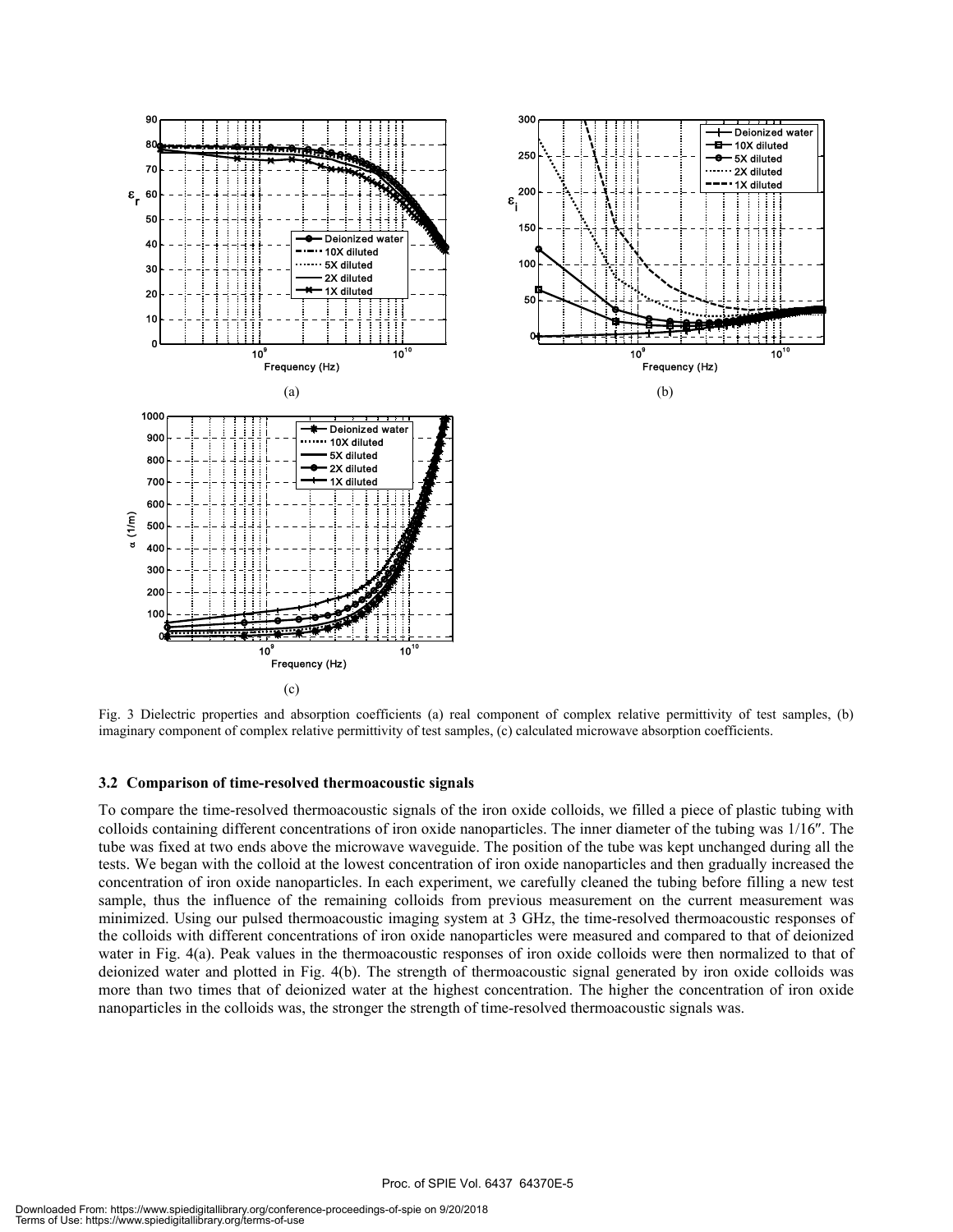

 Fig. 4 Time-resolved thermoacoustic signal (a) Comparisons of time-resolved thermoacoustic signals generated by test samples and (b) line plot of the normalized peak values in (a).

#### **3.3 Two-dimensional TAT image**

We made a tissue phantom by filling two small tubes with deionized water and two small tubes with the 1x diluted sample discussed in section 3.1. All the four tubes were fixed in a piece of porcine fat and sealed on the top and bottom. We choose porcine fat because it has a low microwave absorption rate and thus will not interfere with the results. The whole phantom was then immersed in mineral oil and placed on a sample base on the X-Y plane. The data collection process has been detailed in section 2.4. The image was reconstructed by using a filtered backprojection method [7]. Figure 5(a) is the reconstructed TAT image. Two tubes filled with supernatant sample are shown as bright spots marked by two white arrows, and two tubes filled with deionized water are denoted by two black arrows. In Fig. 5(b), we compared the signal strength at a depth marked by two black dashed arrows in Fig 5(a). Our results showed an increased contrast of approximately three times at 3 GHz by using the contrast agent.



Fig. 5 TAT image (a) Two tubes filled with supernatant sample show as the bright spots in the image, and two tubes filled with deionized water show as the dark circles in the image, (b) Line profile at the depth marked by two black dashed arrows in fig. 5(a).